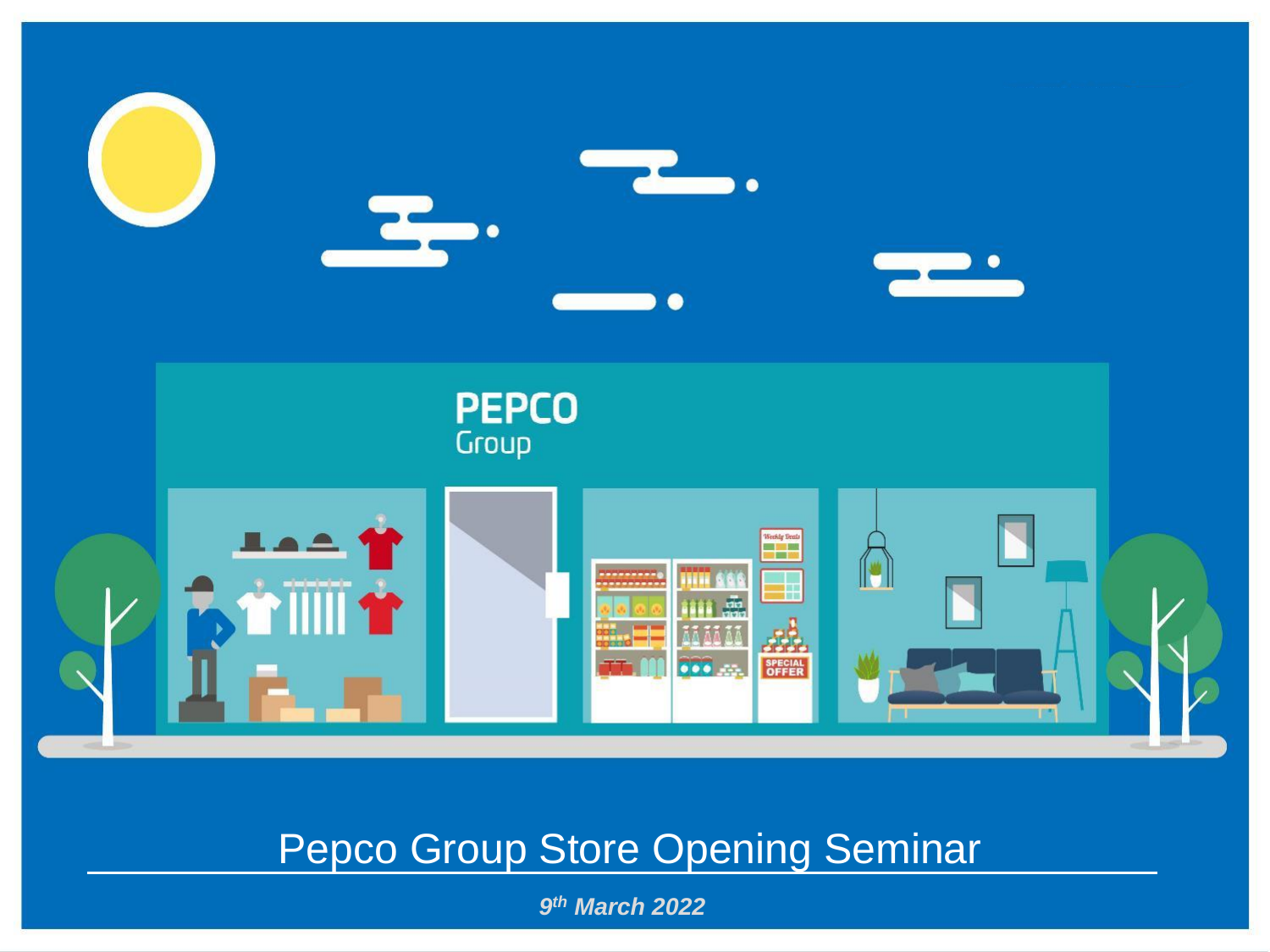



### **Andy Bond, CEO**

Joined the Group at 2012, before jointly setting up Pepkor Europe as a founder investor in 2015 and becoming Chief Executive. Andy had an extensive retail career, primarly focused in the discount sector, having been COO and then CEO of Asda.



### **Trevor Masters, COO**

Interim Group CEO from 1 April. Joined the Group in 2019. Trevor has 40 years' experience within the retail sector, both within the UK and internationally, with significant executive experience having served as the CEO of Tesco International.



### **Nick Wharton, CFO**

Joined the Group as Group CFO in 2018. Nick has 25 years' experience within the retail sector, both within the UK and internationally, having served as the CFO at each of Superdry PLC and Halfords Group PLC, and CEO of Dunelm Group PLC.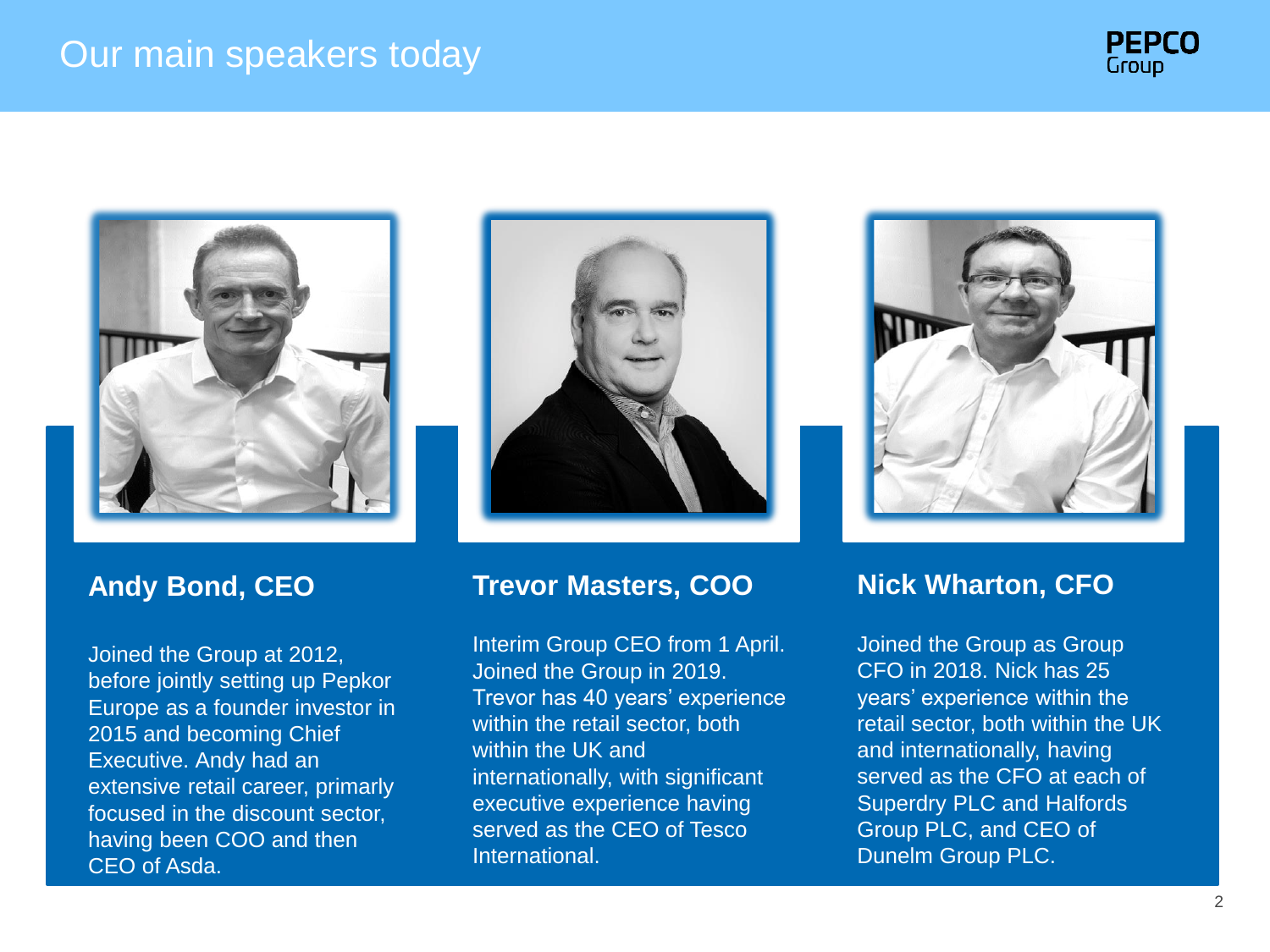**1**

**2**



### **Strategy**

- Total store growth potential in next 10 years ~20,100.
- Strong confidence in delivering €1bn IPO EBITDA opportunity
- Key strategic levers accelerating, notably store growth and store renewals
- Acceleration in quarterly store openings over the past 12 months
- W. Europe a growing and important additional growth pillar
- Store economics of the group range from good to great

# **Trading**

• Remain confident in achieving FY22 growth guidance subject to any significant sales disruption arising from Ukraine contagion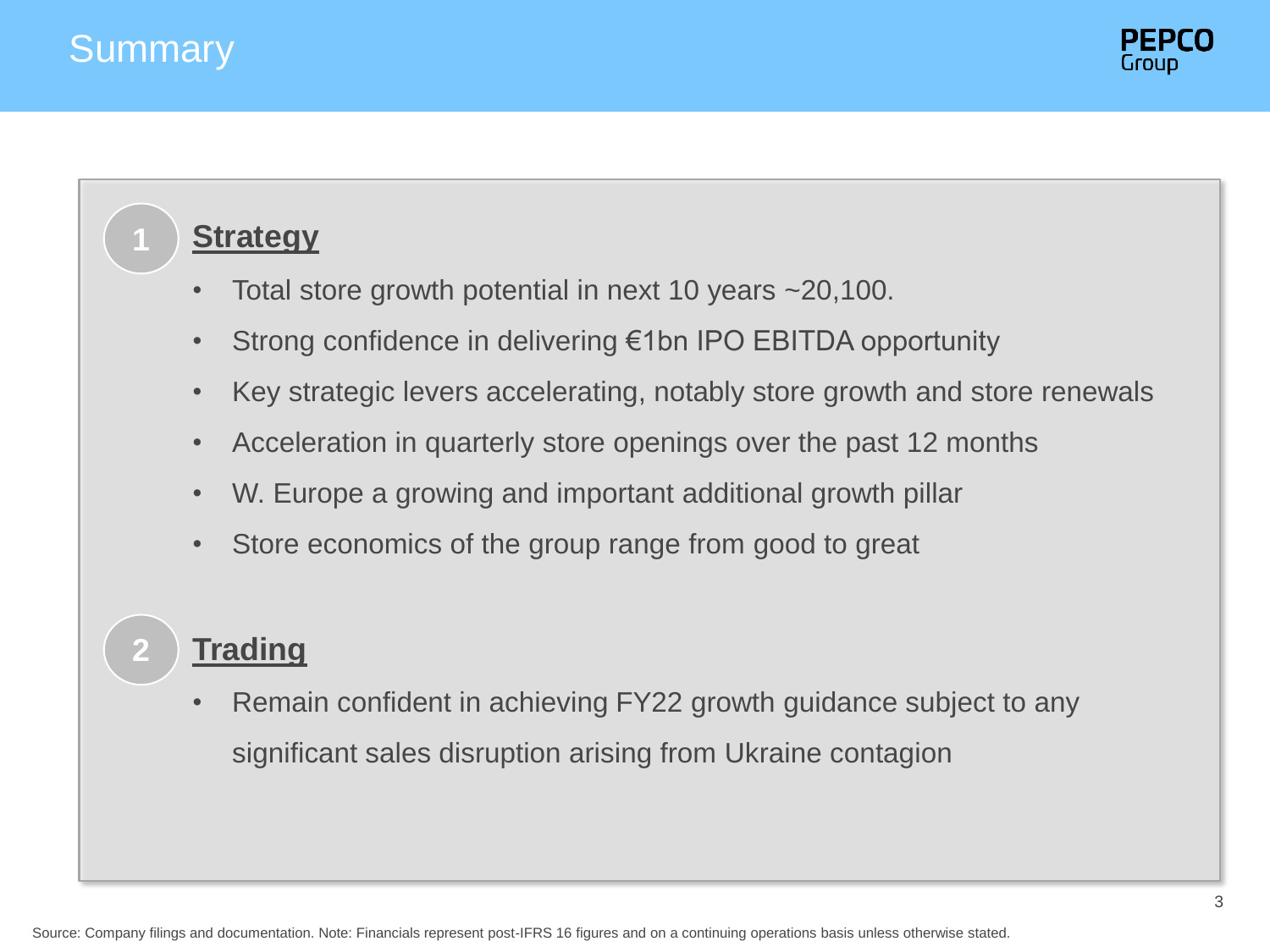## Key Strategic Levers





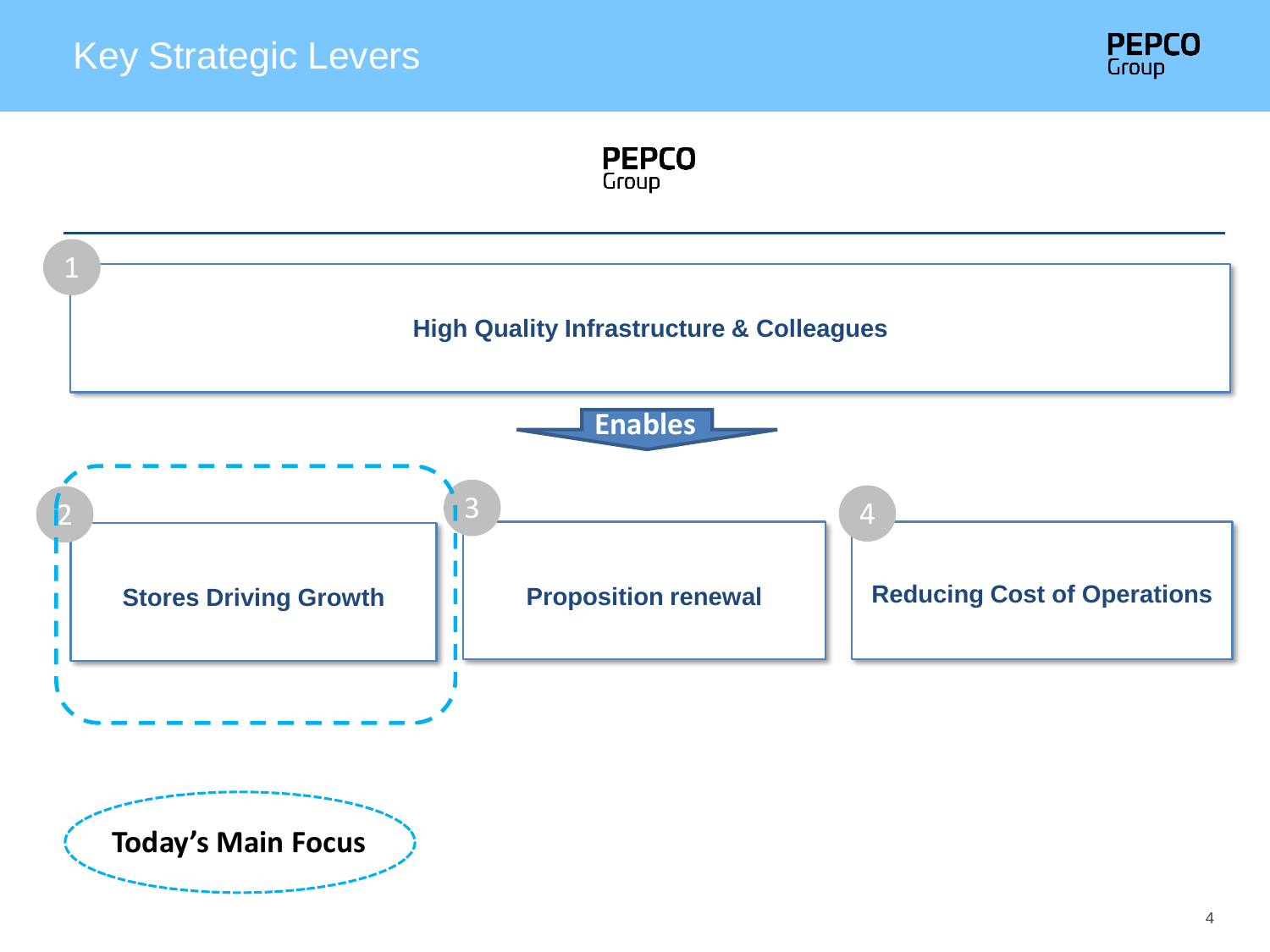## Store openings accelerating by quarter



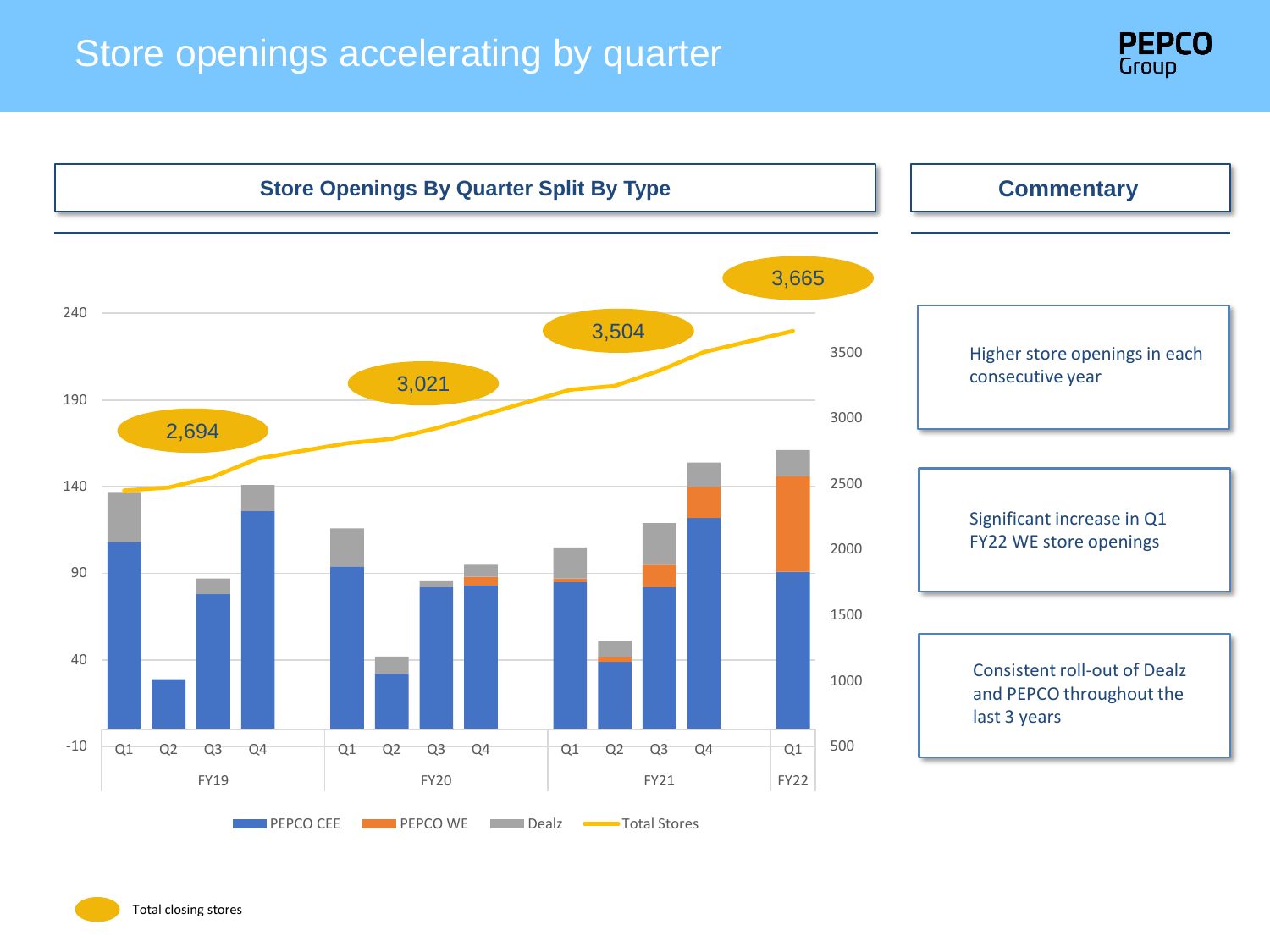# PEPCO Focus: FY22 store opening model remains high & certain

pepc

**Over 60% of planned PEPCO full year store openings confirmed on a rolling 12M, with a further 28% in lease negotiations**

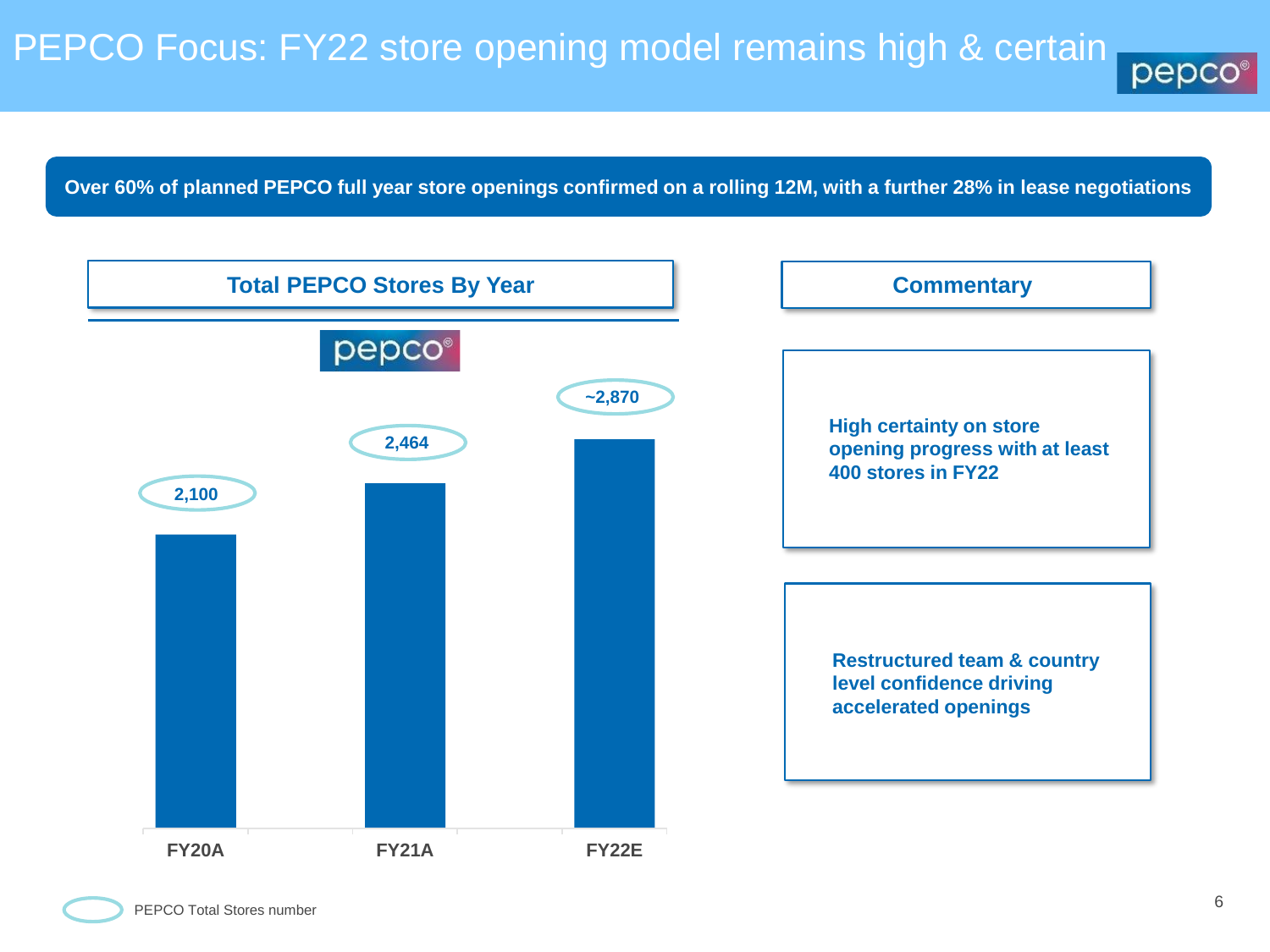**PEPCO** 

**At the IPO we identified 11,100 store opportunities in target countries, with increasing confidence and store density we believe that is now ~20,000+** 



*<sup>1</sup> Catchment opportunities validated by OC&C except PEPCO (Spain & Italy), Poundland and Dealz (ROI) – Management Estimate.*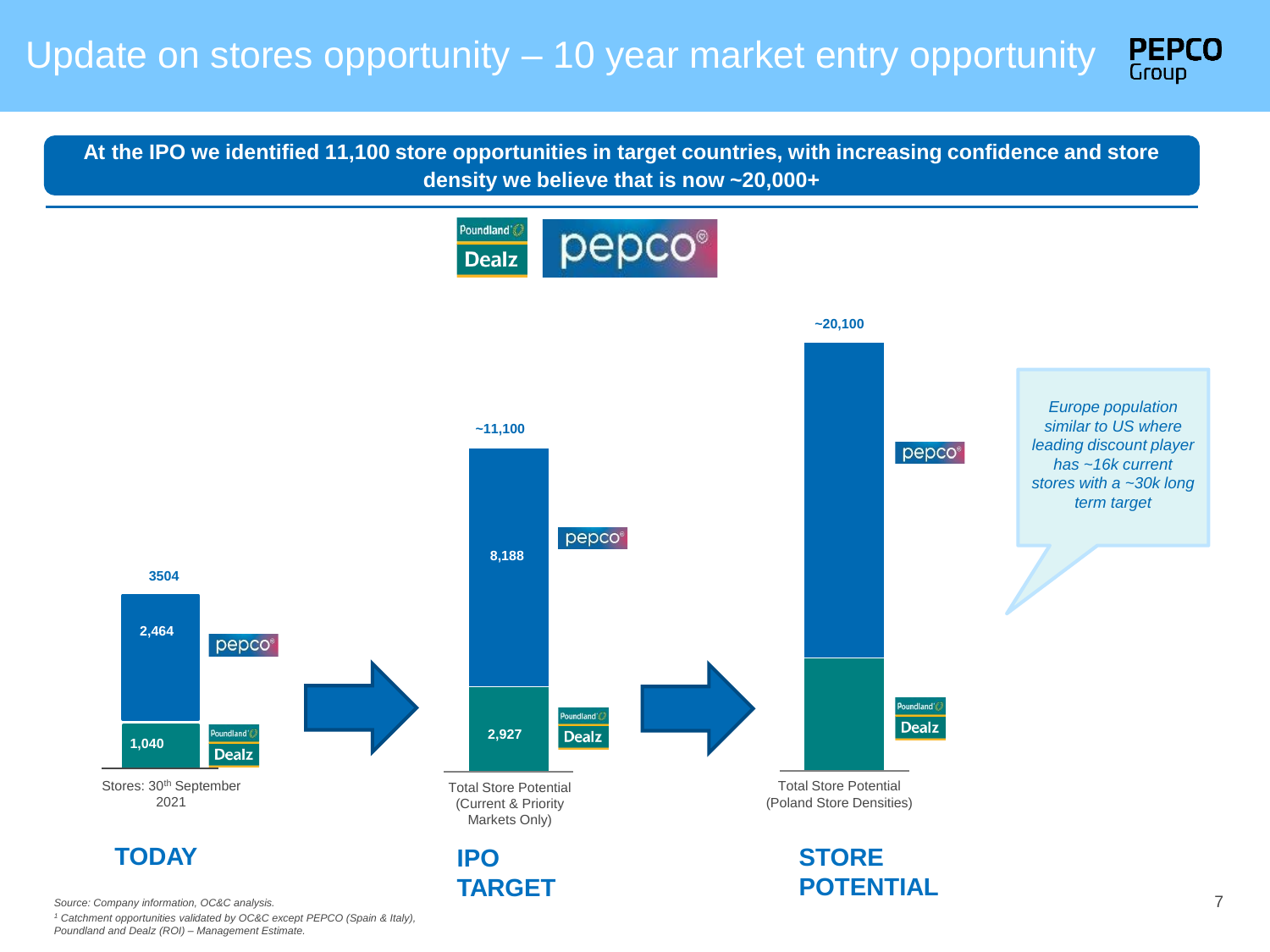# PEPCO Focus: CEE Opportunities



### **Significant store opportunities remain in core CEE markets**



 $\checkmark$  Proven capability to open 300+ PEPCO stores per annum with Dealz capability for further 100 stores per annum in CEE in the short term

 $\checkmark$  1,000 new stores conservatively remain, trials to increase store density underway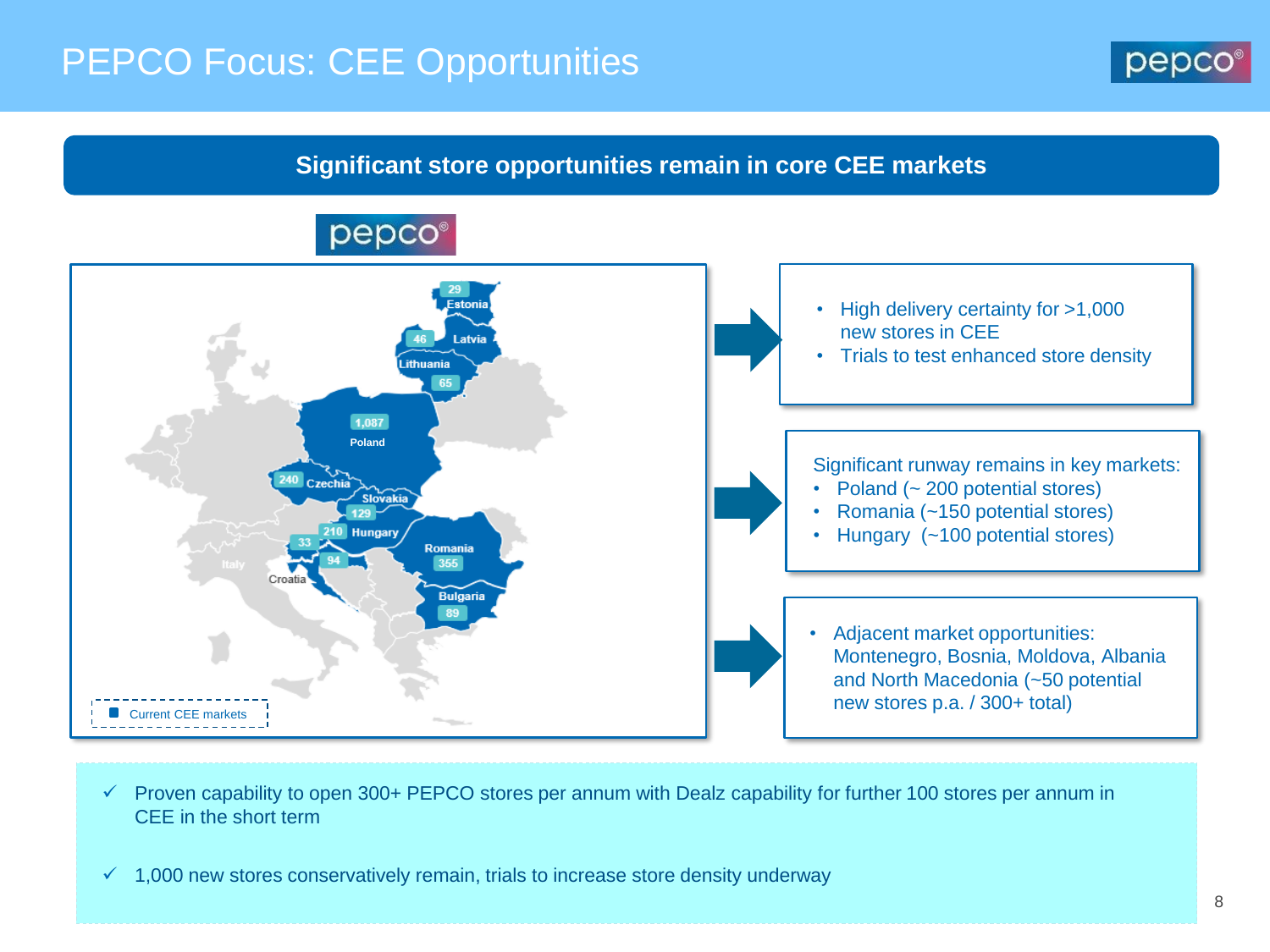# PEPCO Focus: New Territory Opportunities

pepco®



#### **Western Europe presents significant opportunities given consumer scale and expenditure**



• Germany population: ~84 million, (similar to current Western European operating territories combined) – **first stores opening in Germany summer** 

• Western Europe and Serbia: positive trading performance since initial openings. New store opportunity:

**COUP** Significant untapped markets in **expected France, Greece, Portugal** 

**COLLUCTER COLLUCTER IS 2010**<br>Collection is 2000 and in 2000 and is and in an analyzed in a set of the is a 0000 and it is a detailed by the state of the international states **expected to ~€2.5tr in 2019, 20%** • Stable and sizeable offline retail sales discount penetration and growing

 $\checkmark$  Sizeable Apparel & GM and Grocery markets with even further penetration increase potential than CEE

 $\checkmark$  420+ million people with a polarisation between high and stable disposable income levels and low disposable income – both of whom seek value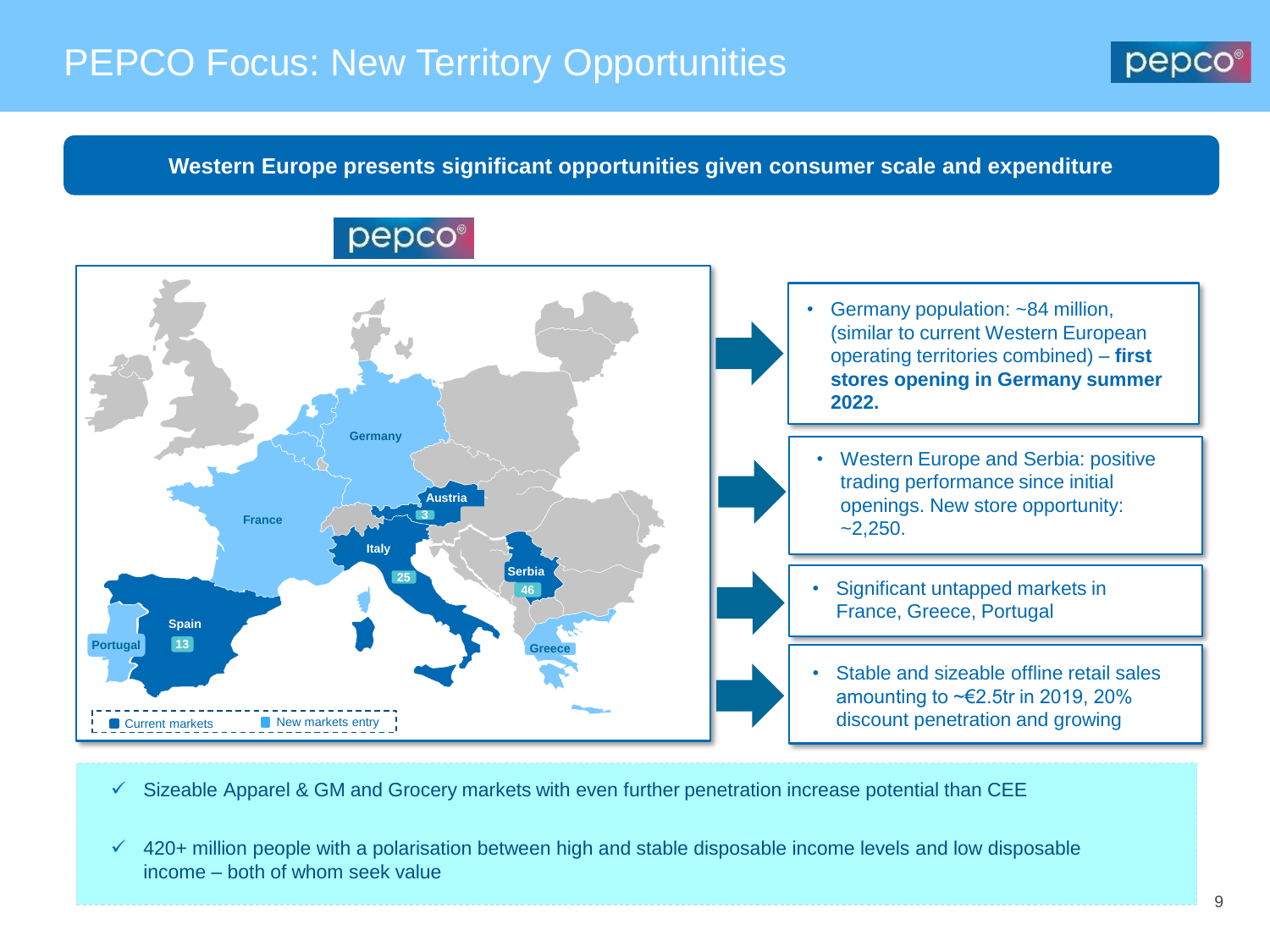# PEPCO Focus: New Territories Opportunities



**Sales increases in WEU driven by ATV growth that is linked to GDP**

#### **GDP per Capita and PEPCO Store ATV Correlation by Country**

**Italy: Most 'Mature' WEU Territory**



**Transactions in line with chain c.3,000per week**

**Average basket significantly higher ~85% higher**

**Resulting in cash EBITDA ~40%higher** 

**Need to build brand in new markets** 

**Customers view and use in the same way**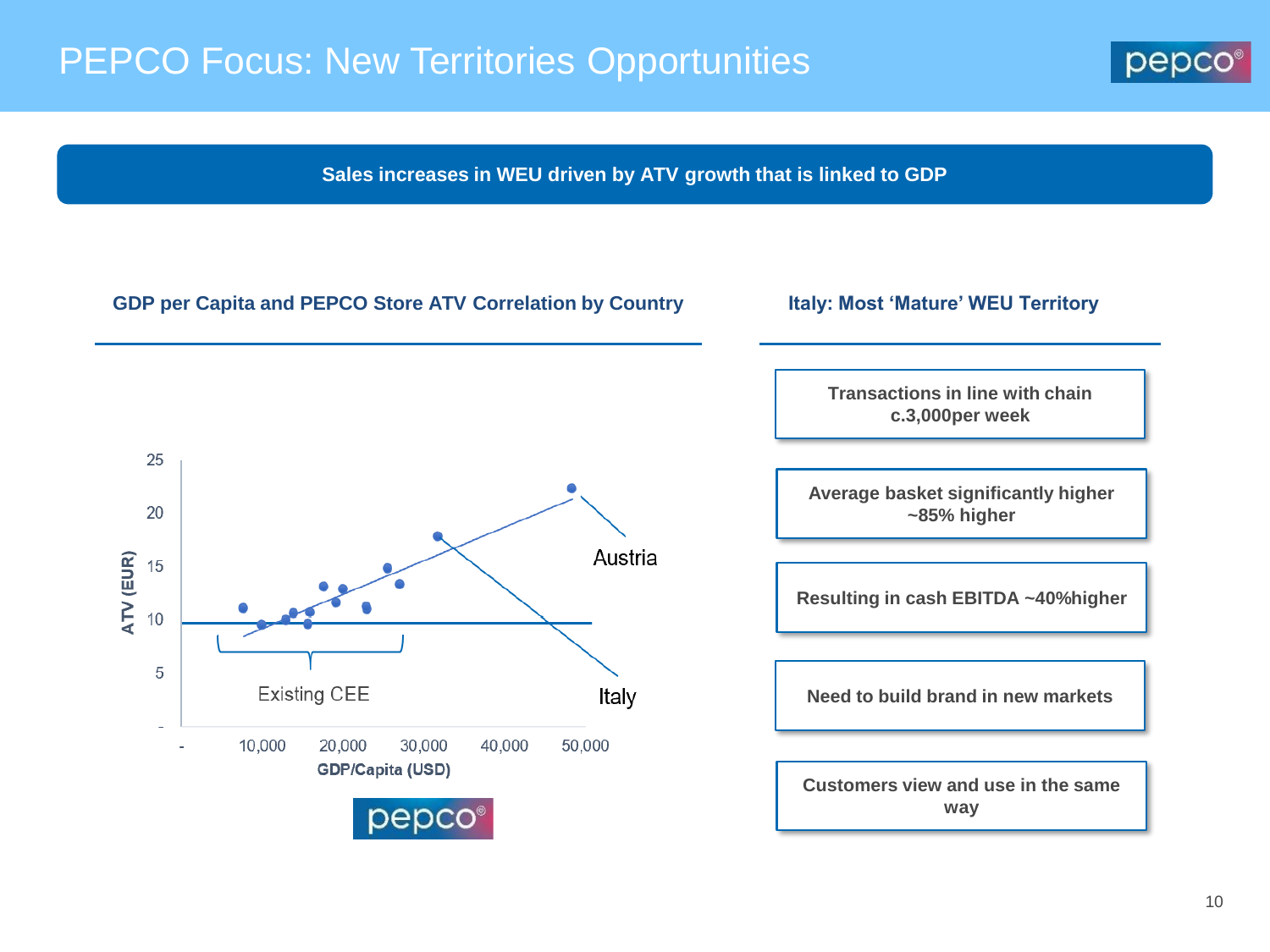

**Continued testing of proposition options to renew estate and add further growth opportunities**



**Franchise**

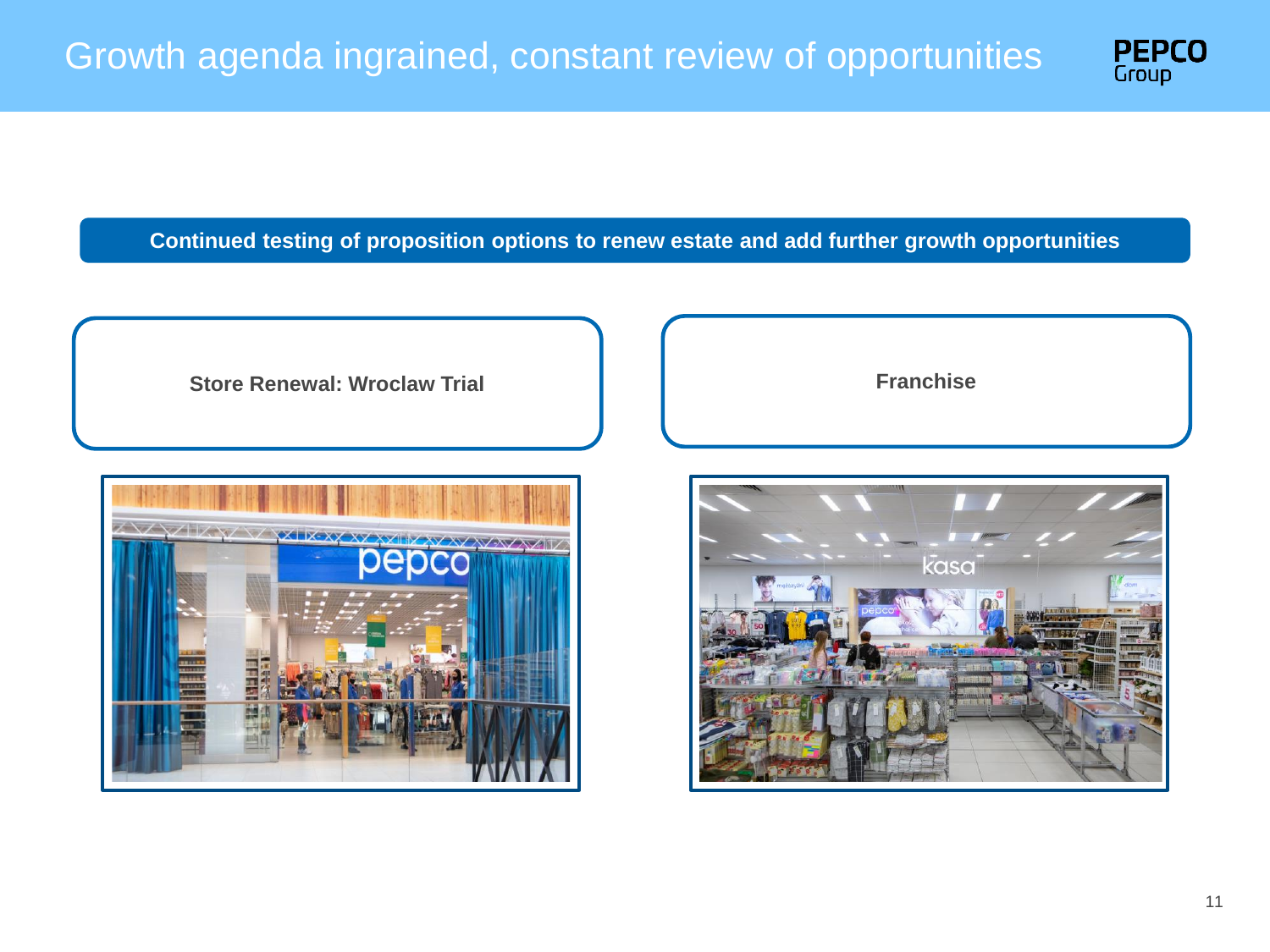

# pepco®

| <b>Typical Store Annual</b><br>Performance | PEPCO<br><b>CEE</b> | <b>PEPCO</b><br>WF |
|--------------------------------------------|---------------------|--------------------|
| <b>PROFIT &amp; LOSS</b>                   |                     |                    |
| Revenue (€m)                               | 1,000               | 1,600              |
| Underlying EBITDA (€m)                     | 225                 | 260                |
| <b>INVESTMENTS</b>                         |                     |                    |
| <b>CAPEX</b>                               | 175                 | 325                |
| <b>Pre Opening Costs</b>                   | 35                  | 50                 |
| Working Capital $(\epsilon m)$             | 70                  | 75                 |
| <b>RETURN METRICS</b>                      |                     |                    |
| Payback Months (post tax)                  | 18                  | 25                 |
| <b>IRR</b>                                 | 72.7%               | 61.2%              |

### **based on uninterrupted Covid Western Europe annualised period**

**Attractive WE model will further benefit from scale over time in WE as model is honed**

> **Working Capital improvements driving improved financial performance**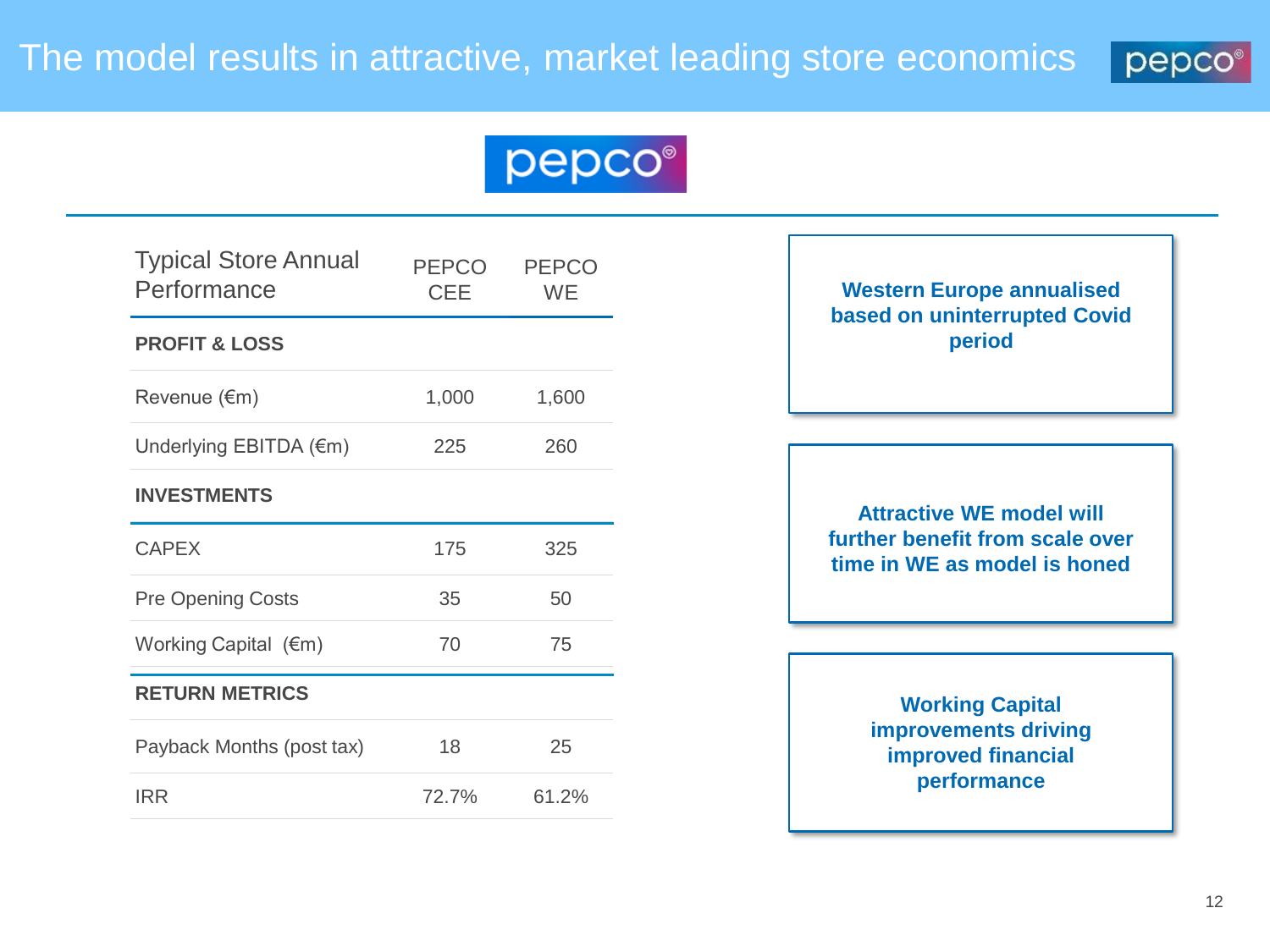### Current Trading Outlook



### **Remain confident in achieving management guidance subject to any material contagion from Ukraine situation**

### **Store Opening Like-for-like**

- Strong stores opening programmes in PEPCO and Dealz
- Openings spread across CEE & WEU
- Guidance risk weighted to upside

- Covid restrictions easing as exit Winter
- Invest in customer by not passing on all inflation
- $\blacksquare$  Ukraine impact and longevity unknown

### **Supply chain Cost Leverage Cost Leverage**

- Disruption easing in line with seasonal volumes
- Costs remain high, easing into 2023

■ Significant efficiency programmes in all brands, mitigate inflation e.g. labour productivity